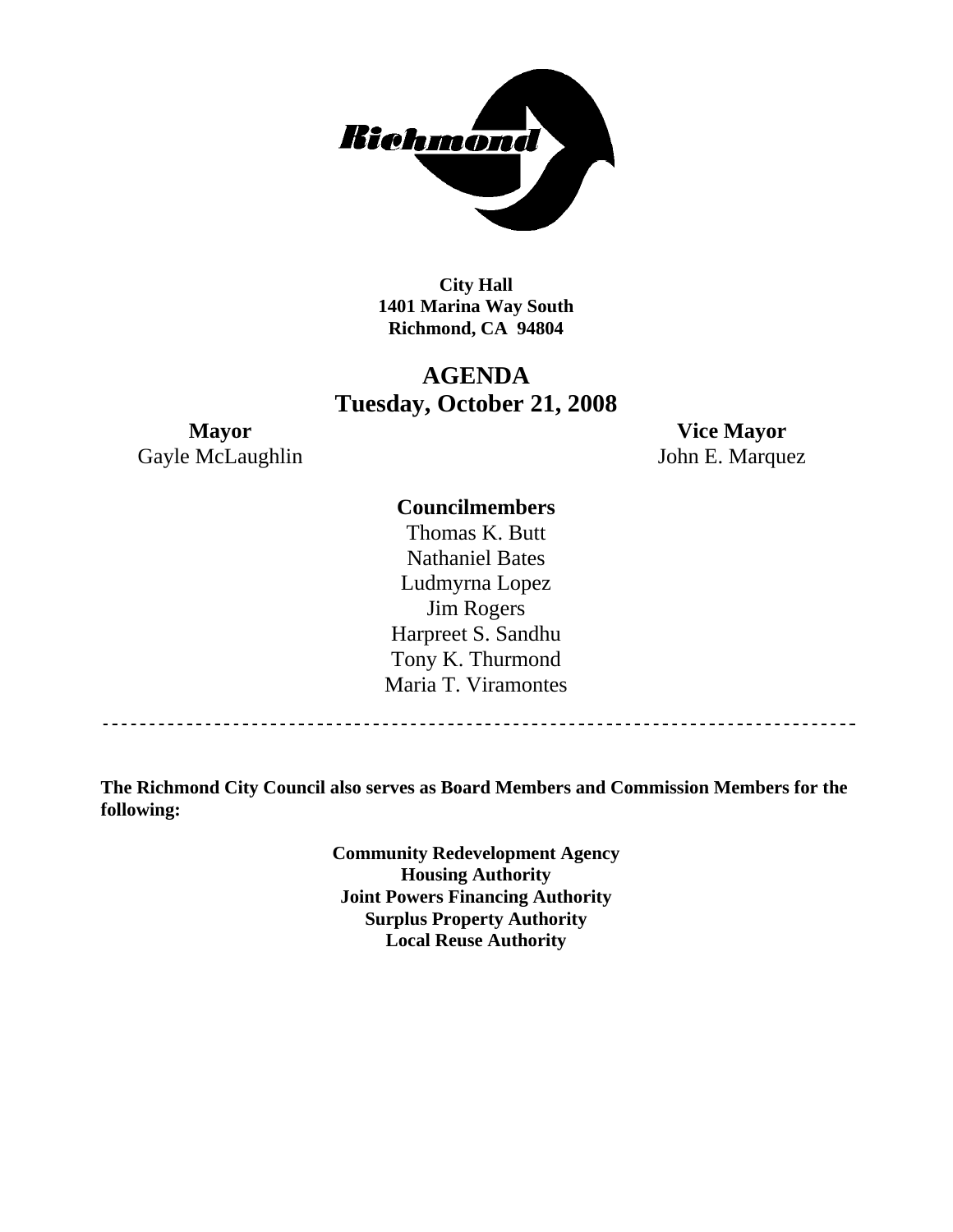# **MEETING PROCEDURES**

The City of Richmond encourages community participation at its City Council meetings and has established procedures that are intended to accommodate public input in a timely and time-sensitive way. As a courtesy to all members of the public who wish to participate in City Council meetings, please observe the following procedures:

**PUBLIC COMMENT ON AGENDA ITEMS:** Anyone who desires to address the City Council on items appearing on the agenda must complete and file a pink speaker's card with the City Clerk **prior** to the City Council's consideration of the item. Once the City Clerk has announced the item and discussion has commenced, no person shall be permitted to speak on the item other than those persons who have submitted their names to the City Clerk. Your name will be called when the item is announced for discussion. **Each speaker will be allowed TWO (2) MINUTES to address the City Council on NON-PUBLIC HEARING items listed on the agenda.** 

**OPEN FORUM FOR PUBLIC COMMENT:** Individuals who would like to address the City Council on matters not listed on the agenda or on **Presentations, Proclamations and Commendations, Report from the City Attorney, or Reports of Officers** may do so under Open Forum. All speakers must complete and file a pink speaker's card with the City Clerk **prior** to the commencement of Open Forum. **The amount of time allotted to individual speakers shall be determined based on the number of persons requesting to speak during this item. The time allocation for each speaker will be as follows: 15 or fewer speakers, a maximum of 2 minutes; 16 to 24 speakers, a maximum of 1 and one-half minutes; and 25 or more speakers, a maximum of 1 minute.** 

#### **SPEAKERS ARE REQUESTED TO OCCUPY THE RESERVED SEATS IN THE FRONT ROW BEHIND THE SPEAKER'S PODIUM AS THEIR NAME IS ANNOUNCED BY THE CITY CLERK.**

**CONSENT CALENDAR:** Consent Calendar items are considered routine and will be enacted, approved or adopted by one motion unless a request for removal for discussion or explanation is received from the audience or the City Council. A member of the audience requesting to remove an item from the Consent Calendar must complete and file a speaker's card with the City Clerk **prior to the City Council's consideration of Item C, Agenda Review.** An item removed from the Consent Calendar may be placed anywhere on the agenda following the City Council's agenda review.

*The City Council's adopted Rules of Procedure recognize that debate on policy is healthy; debate on personalities is not. The Chairperson has the right and obligation to cut off discussion that is too personal, too loud, or too crude.* 

**\*\*\*\*\*\*\*\*\*\*\*\*\*\*\*\*\*\*\*\*\*\*\*\*\*\*\*\*\*\*\*\*\*\*\*\*\*\*\*\*\*\*\*\*\*\*\*\*\*\*\*\*\*\*\*\*\*\***

# **Evening Open Session**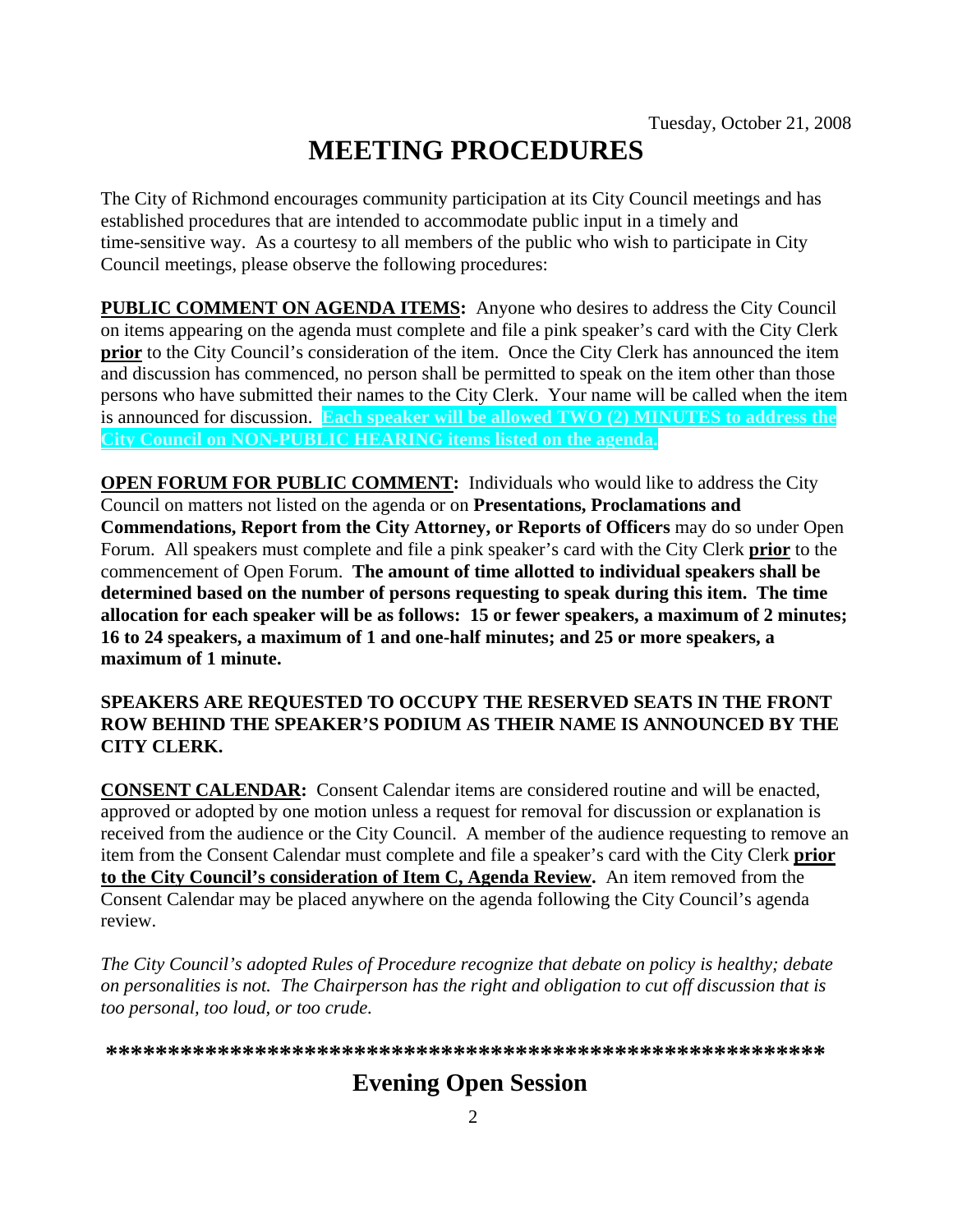Tuesday, October 21, 2008

5:00 p.m.

## **A. ROLL CALL**

### **B. PUBLIC COMMENT**

#### **C. ADJOURN TO CLOSED SESSION**

# **Closed Session**

#### Shimada Room of City Hall

#### **A. CITY COUNCIL**

**A-1.** CONFERENCE WITH LEGAL COUNSEL - EXISTING LITIGATION (Subdivision [a] of Government Code Section 54956.9):

Parchester Village vs. City of Richmond

**A-2.** CONFERENCE WITH LEGAL COUNSEL - ANTICIPATED LITIGATION (Significant exposure to litigation pursuant to Subdivision (b) of Government Code Section 54956.9):

One Case

**A-3.** CONFERENCE WITH LEGAL COUNSEL - ANTICIPATED LITIGATION (Initiation of litigation pursuant to Subdivision (c) of Section 54956.9):

One Case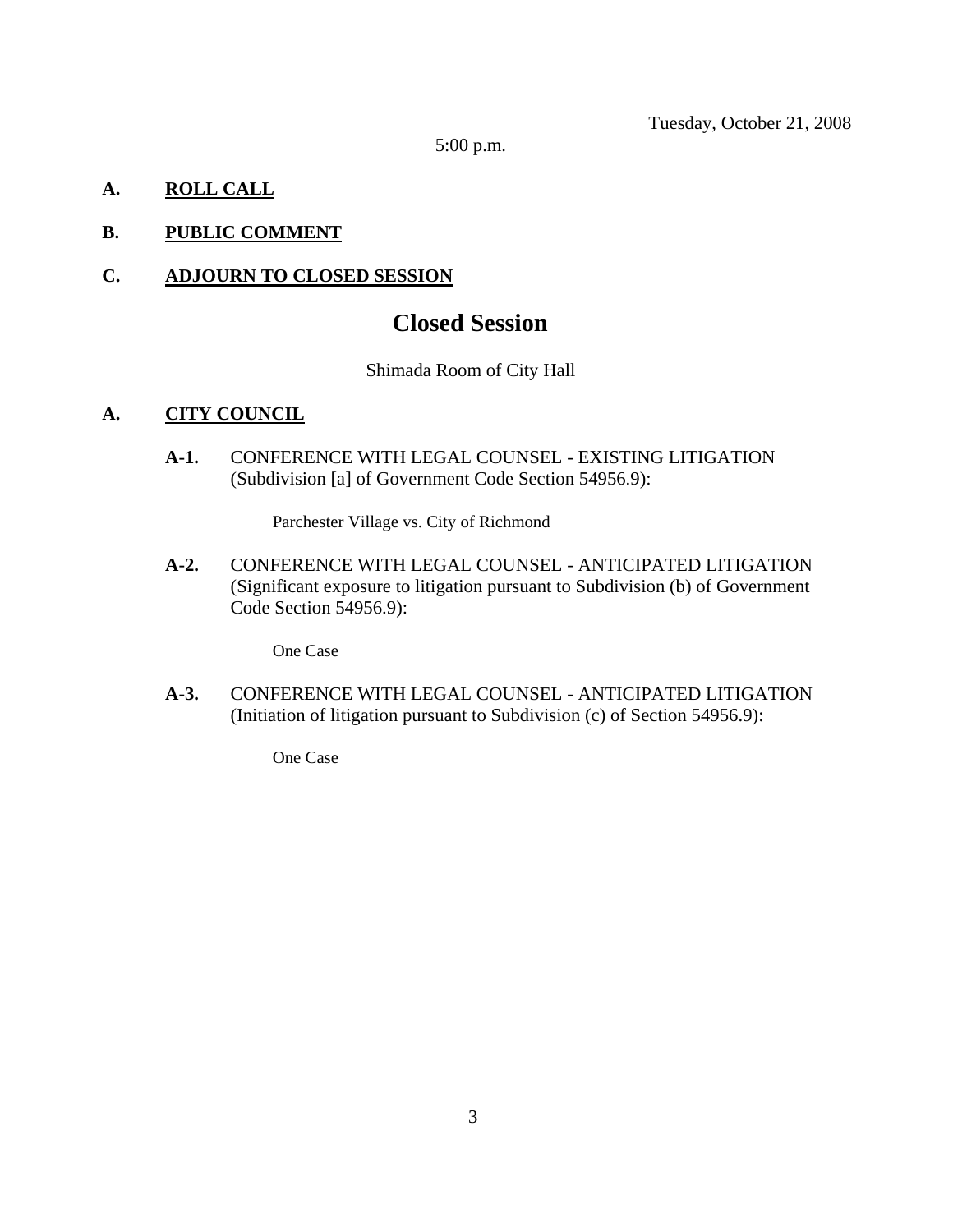## **City Council**

7:00 p.m.

#### **PLEDGE TO THE FLAG**

- **A. ROLL CALL**
- **B. STATEMENT OF CONFLICT OF INTEREST**
- **C. AGENDA REVIEW**

#### **D. PRESENTATIONS, PROCLAMATIONS, AND COMMENDATIONS**

#### **E. REPORT FROM THE CITY ATTORNEY OF FINAL DECISIONS MADE AND NON-CONFIDENTIAL DISCUSSIONS HELD DURING CLOSED SESSION**

#### **F. CONSENT CALENDAR**

- **F-1.** APPROVE a contract with California Skateparks for the design and construction of a grant-funded skatepark facility in Nicholl Park in an amount not to exceed \$309,055.95. (The Finance Committee reviewed this item on September 19, 2008, and recommended approval by the City Council.) - Public Works (Yader A. Bermudez 231-3009).
- **F-2.** APPROVE a contract with Astro Construction for replacement of the fence at the Burg Park Tennis Court, in an amount not to exceed \$45,100.00 - Public Works (Yader A. Bermudez 231-3009).
- **F-3.** APPROVE the Adopt-a-Park/Trail Program and DIRECT Public Works Department, Parks and Landscaping Division to implement the program – Public Works (Yader A. Bermudez 231-3009).
- **F-4.** APPROVE a contract with Mark Albertson, AIA Architect, to provide professional services to assess roof leak problems at the City's Main Library, and to identity solutions, prepare construction documents, and provide construction support to facilitate a proper repair of water leaks, in an amount not to exceed \$31,500.00 - Public Works (Yader A. Bermudez 231-3009).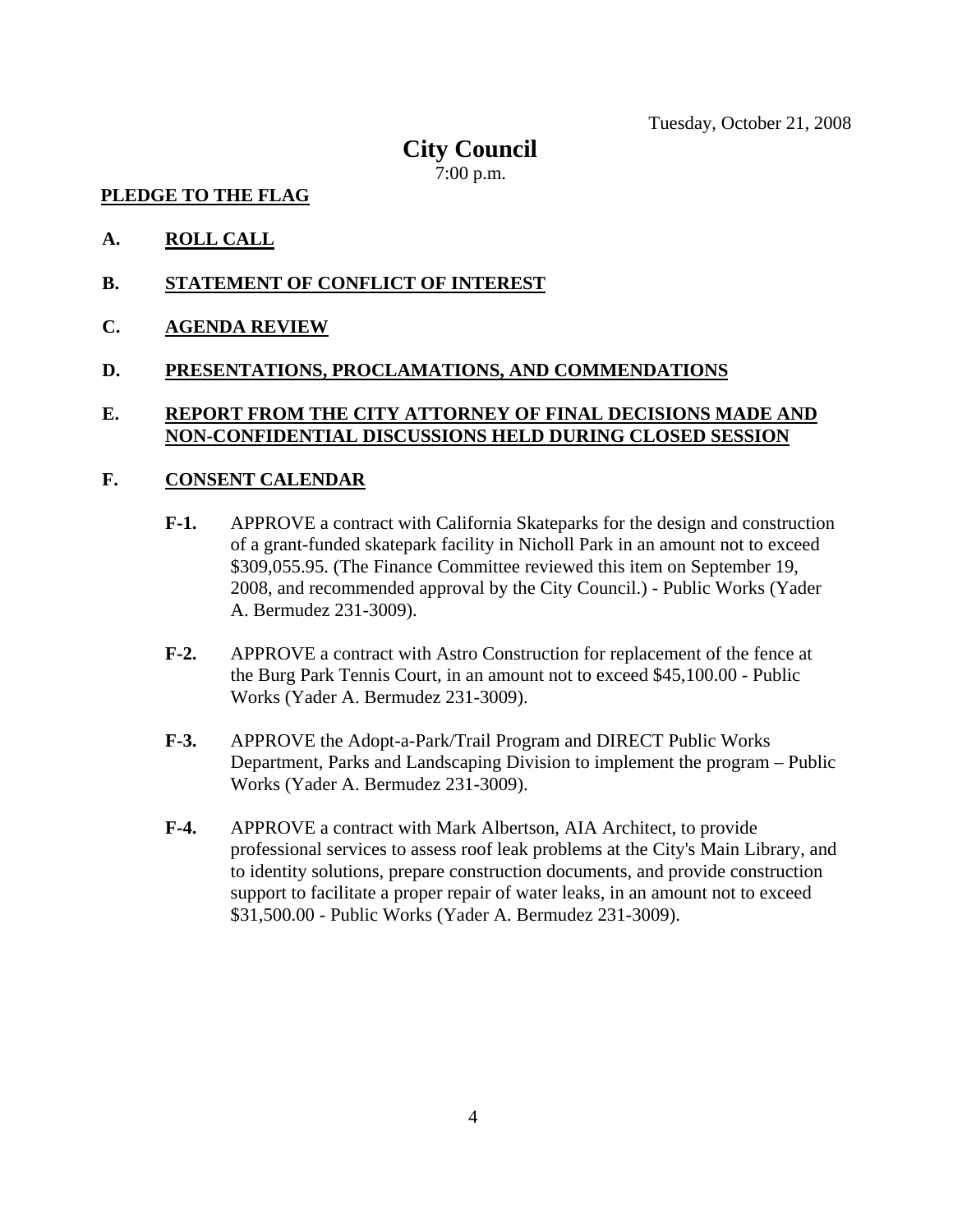Tuesday, October 21, 2008

- **F-5.** ADOPT a resolution authorizing the City Manager to execute a modification to the Memorandum of Understanding between the City and IFPTE Local 21 and SEIU Local 1021 in accordance with the terms of the Tentative Agreement reached between the parties' representatives, and extending the same benefit enhancements to Exempt and Confidential Management - Human Resources Department (Leslie Knight 620-6600).
- **F-6.** ADOPT a resolution formally adopting the voter approved Contra Costa County Measure L-Urban Limit Line (ULL), as the City of Richmond's ULL, for the purposes of compliance with Measure J, and DIRECT Staff to file a Notice of Determination within the time required by law - Planning Department (Richard Mitchell 620-6706).
- **F-7.** APPROVE the renewal of the K-9 Maintenance Training contract between the City of Richmond and Master K-9 Inc. for the period July 1, 2008 to June 30, 2009, for a total contract price of \$10,749 – Police Department (Chief Magnus Police 620-6656).
- **F-8.** ACKNOWLEDGE receipt of the City of Richmond Single Audit Report for the fiscal year ended June 30, 2007 (The Finance Committee reviewed this item on October 17, 2008, but a quorum was not present) - Finance Department (James Goins 620-6740).
- **F-9.** APPROVE establishing a pool of performance audit firms to include Macias Consulting Group, Kevin W. Harper, CPA & Associates, Matrix Consulting Group, and MGT of America, Inc. for the internal audit program and APPROVE a contract with each member of the pool for an amount not to exceed \$150,000 (The Finance Committee reviewed this item on October 17, 2008, but a quorum was not present.) - Finance Department (James Goins 620-6740).
- **F-10.** APPROVE a contract with BKF Engineers for design and construction management services associated with the Safe Route to School Improvement Project at a cost of \$47,757 - Engineering Department (Rich Davidson 307- 8105).

**F-11.** APPROVE (1) a contract with Mike Brown Electric Company for the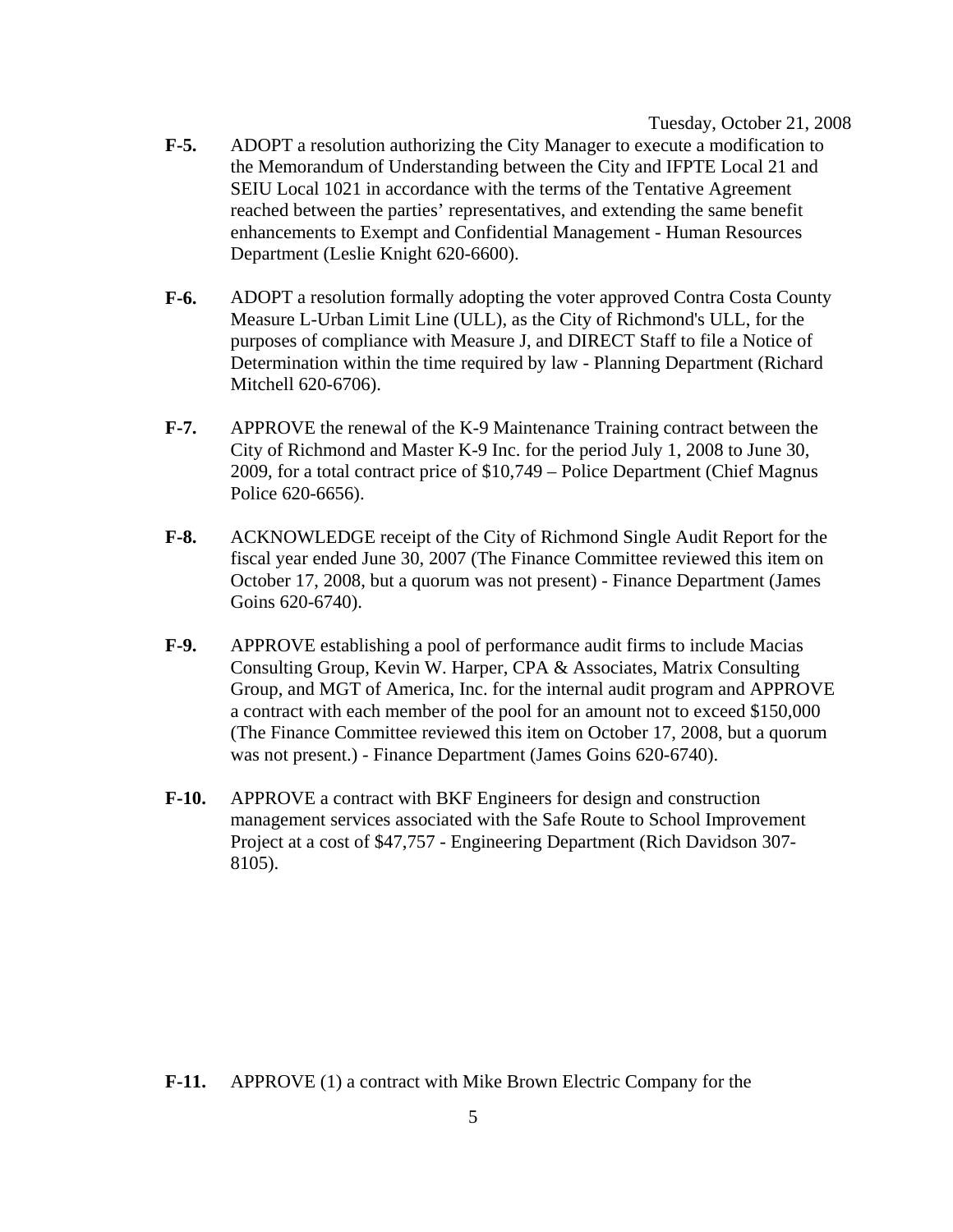Tuesday, October 21, 2008

installation of an emergency generator at a cost of \$227,959, and (2) ACKNOWLEDGE that a staff generator purchased during the August Council recess was a proper exercise of the Emergency Procurement Authority granted under Richmond Municipal Code Section 2.52.334 in order to have installation completed by the start of this year's rainy season (The Finance Committee chair referred this item to Council, because there was no quorum at the October 17, 2008 meeting) - City Manager (Bill Lindsay 620-6512).

- **F-12.** APPROVE the following appointments: Workforce Investment Board: Ginny Kuhel, Rhonda Harris, Barbara Vineyard - Mayor McLaughlin (620-6503).
- **F-13.** APPROVE the minutes of the Special Meeting held on September 23, 2008, and the regular meeting held on October 7, 2008 - City Clerk's Office (Diane Holmes - 620-6513).

#### **G. PUBLIC HEARINGS**

**G-1.** HOLD a public hearing on an appeal by Anthony Allen of the Planning Commission's September 4, 2008, approval of a Conditional Use Permit, subject to conditions, for the purpose of processing catalog and internet sales of gift baskets including wines, gift basket assembly, and a small retail alcoholic beverage store located at 1099 Essex Avenue - Planning and Building Services Department (Richard Mitchell 620-6706).

#### **H. OPEN FORUM FOR PUBLIC COMMENT**

- **I. AGREEMENTS**
- **J. RESOLUTIONS**

#### **K. ORDINANCES**

- **K-1.** ADOPT an urgency ordinance adding Chapter 2.63 to the Richmond Municipal Code authorizing the City to issue civil fines and penalties up to \$1,000 per day for failure to maintain foreclosed properties - Police Department (Chief Chris Magnus 620-6656).
- **K-2.** INTRODUCE an ordinance amending subsection 9.22.090 (3)(B) of the Richmond Municipal Code that specifies public nuisances relating to maintenance of property - Councilmember Rogers (867-5725).
- **K-3.** INTRODUCE AN ORDINANCE (first reading) amending Richmond Municipal Code Chapter 6.38 to provide enhanced enforcement power over unmaintained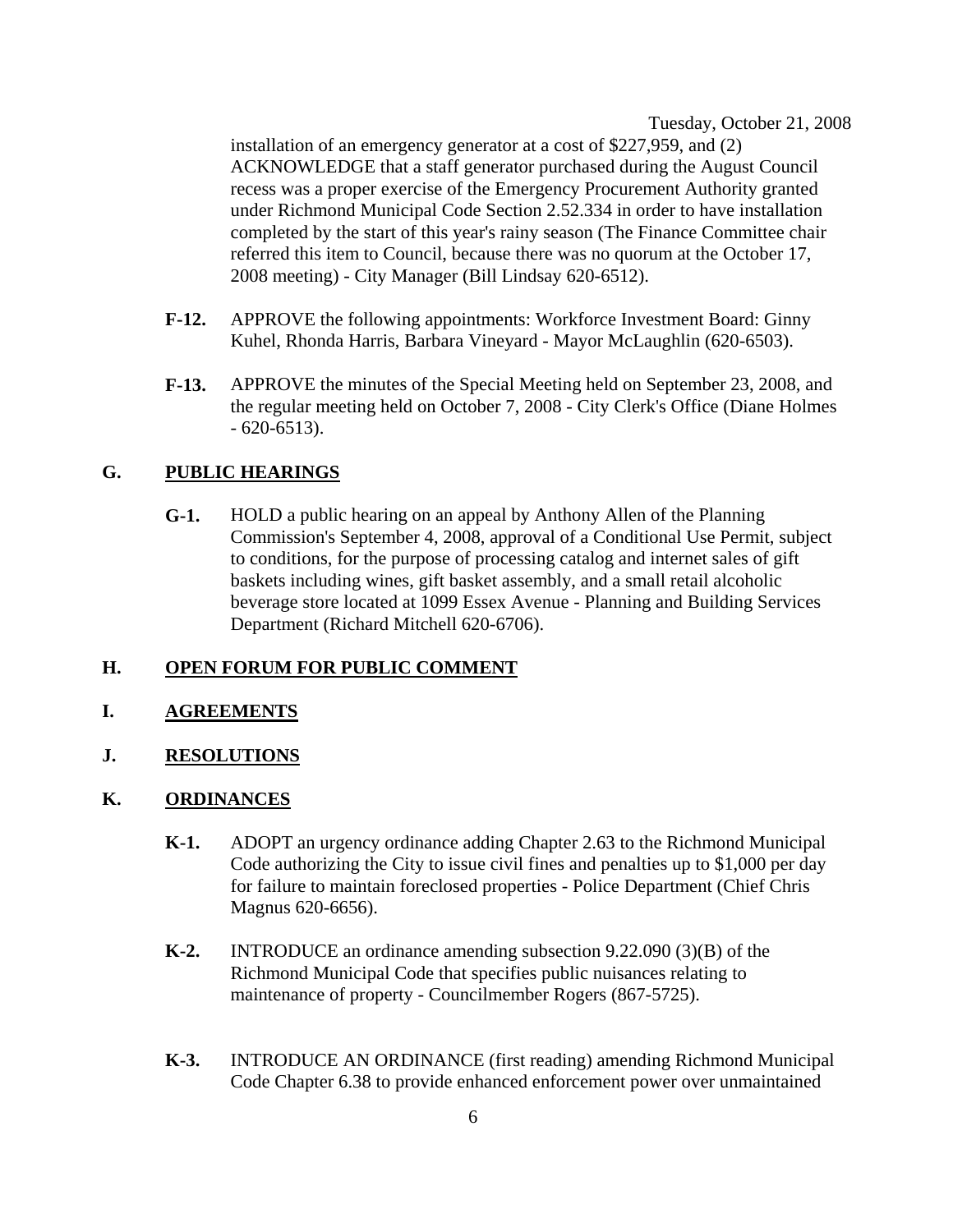#### **L. COUNCIL AS A WHOLE**

- **L-1.** DISCUSS and SUPPORT a motion to denounce the offensive and inaccurate language of the recent mailer sent out by the Richmond Police Officers Association (RPOA), and support the right of Richmond Community United for Peace to pursue their demands – Mayor McLaughlin (620-6503).
- **L-2.** DIRECT staff to clarify that recent election campaign materials do not represent the views of the City of Richmond and provide direction to ensure the City of Richmond seals and other identified materials are not used in future campaign mailers - Councilmember Rogers (867- 7525).
- **L-3.** CONSIDER directing staff to implement the following internal control procedural changes: (1) AUTHORIZE the City's current auditors, Maze and Associates, to expand their current scope of work to increase Cal Card (credit) transaction sampling; (2) APPROVE the hiring of a forensic auditor to specifically audit the purchases of the Mayor's Office and other offices deemed necessary; (3) DIRECT the Finance Department purchasing staff to randomly check and more thoroughly verify department Cal Card purchases, and report to the Finance Director for appropriate action on an-ongoing basis; (4) REQUEST that the Finance Committee review monthly budget variance reports starting November 7, 2008 - Finance Department (James Goins 620-6740).
- **L-4.** HEAR and DISCUSS a proposal to improve safety in Richmond schools and DIRECT staff to collaborate with the West Contra Costa Unified School District and Contra Costa College for the development and implementation of the Safer Schools Program - Councilmember Bates (620-6581).
- **L-5.** DIRECT staff to identify future construction projects where the City of Richmond will serve as its own general contractor and sub-contract primarily with Richmond-based-construction companies as a strategy to increase the number of local companies working on City-funded projects - Councilmembers Thurmond, Bates, Rogers, and Vice Mayor Marquez (620-6581).
- **L-6.** ESTABLISH an employee volunteer program that would allow City of Richmond employees up to five hours per month of paid leave to volunteer in Richmond schools - Councilmembers Thurmond, Sandhu, and Lopez (620- 6581).
- **L-7.** APPROVE (1) the Emergency Grant Program guidelines and application and (2) PROVIDE direction to staff regarding the implementation of a grant review process. The Finance Committee heard the item but took no action since there